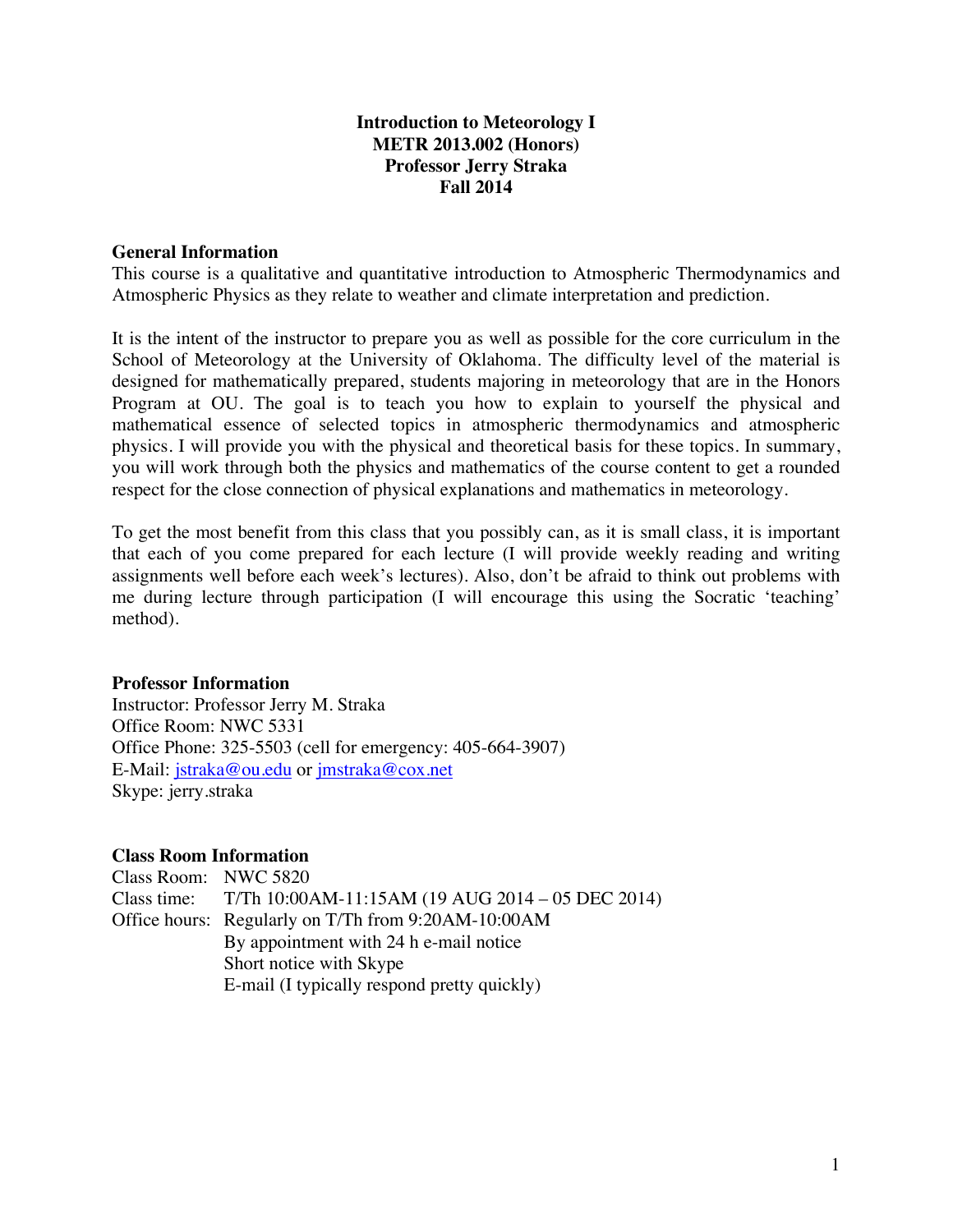# **Grading**

| <b>Writing Summaries:</b>              | 05% (15 writing summary assignments)            |
|----------------------------------------|-------------------------------------------------|
| Homework:                              | 10% (10-15 homework assignments)                |
| Research Paper (Thursday 13 Nov 2014): | 10% (research paper assignment)                 |
| Quiz #1 (Thursday 11 Sep 2014):        | $15\%$                                          |
| Quiz #2 (Thursday 02 Oct 2014):        | $15\%$                                          |
| Quiz #3 (Thursday 23 Oct 2014):        | $15\%$                                          |
| Quiz #4 (Thursday 13 Nov 2014):        | $15\%$                                          |
| Final Exam (Tuesday 09 Dec 2014):      | 15% (Take-home; turn in electronically by 10AM) |
|                                        | $100\%$                                         |

Note: The four 40 minute quizzes are four questions, and you answer the three questions on each that you feel you can answer the best (the questions will be doable in the time allotted if you stay prepared). Immediately after each of the quizzes (during same class period that you take the quizzes), I will give you detailed answer keys and spend 30 to 40 minutes covering the answers.

#### **Scores and Grades (I don't use a curve)**

| 91-100 | A |
|--------|---|
| 81-90  | B |
| 71-80  | C |
| 61-70  | D |
| ~< 60  | F |

**Books**:

| Mandatory: | 1) A First Course in Atmospheric Thermodynamics;                   |
|------------|--------------------------------------------------------------------|
|            | (Grant Petty, 1st edition, 2008)                                   |
| Suggested: | 2) Atmospheric Science An Introductory Survey (great book)         |
|            | (Wallace and Hobbs, 2nd edition, 2006)                             |
|            | 3) Atmospheric Thermodynamics (excellent and very detailed)        |
|            | (Bohren and Albrecht, 1st edition, 1998)                           |
|            | 4) Atmospheric Thermodynamics (excellent and classic)              |
|            | (Iribarne and Godson, 2nd edition, 1981)                           |
|            | 5) Introduction to Theoretical Meteorology (excellent and classic) |
|            | (Seymour Hess, 1st edition, 1979)                                  |

Much of the course will be based upon these as well as thermodynamic books from other fields. I provide detailed lecture notes online, so you don't need the suggested books. I do, however, like all of them very much (you can look online to buy them). When I was at the stage in my education that you are presently are we the books by Seymour Hess' and Wallace and Hobbs'.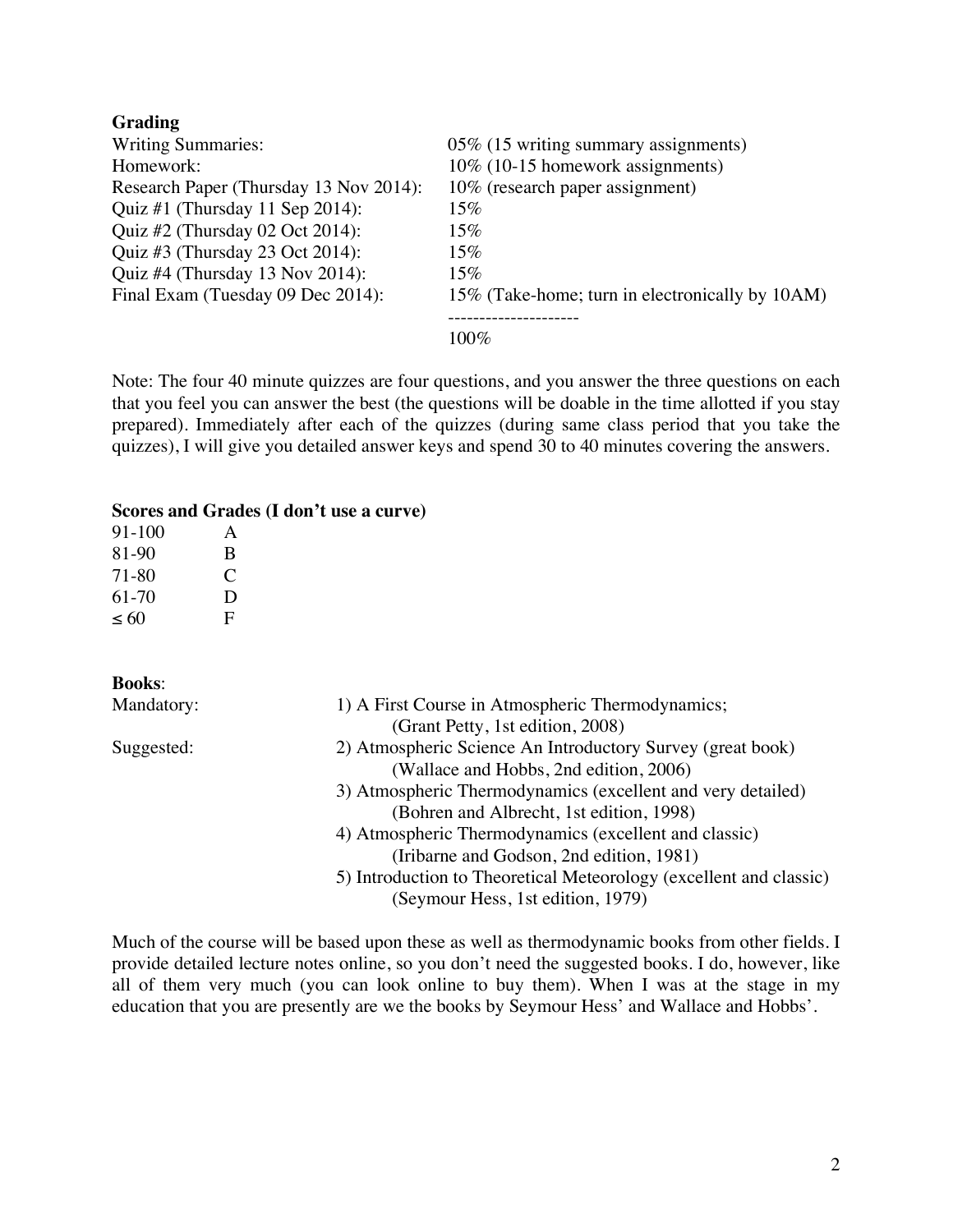#### **Student Responsibilities:**

"Students are responsible for the content of courses in which they are enrolled. Specific policies concerning attendance requirements and announced and unannounced examinations are the responsibility of the individual instructor. Students have a responsibility to inform faculty prior to absences whenever possible. Faculty should make every effort to find a reasonable accommodation for students who miss class as a result of participation in Provost-approved University-sponsored activities legally required activities such as emergency military service. Students missing class on account of jury duty must receive such an accommodation." From Faculty Handbook 2009-10. "It is the policy of the University to excuse the absences of students that result from religious observances and to provide without penalty for the rescheduling of examinations and additional required classwork that may fall on religious holidays." (From http://www.ou.edu/content/dam/provost/documents/University-Policies-Regarding-Instruction.pdf)

# **Homework Policy:**

Homework and writing assignments absolutely are due on the day assigned. You must do all of your assignments alone. If you have questions ask me not your classmates. All writing must be your own, original writing. Graded homework, writing, and tests will be returned in less than two weeks, and often by the next class period. All homework and writing assignments must be turned in to me via email before 5:00pm LST. If you don't have a computer, scanner and internet, take your work to the front office and they will scan and email it to me.

# **Accommodations**:

The University of Oklahoma is committed to providing reasonable accommodation for all students with disabilities. Students with disabilities who require accommodations in this course are requested to speak with the professor as early in the semester as possible. Students with disabilities must be registered with the Office of Disability Services prior to receiving accommodations in this course. The Office of Disability Services is located in Goddard Health Center, Suite 166, phone 405/325-3852 or TDD 405/325-4173.

"The Disability Resource Center provides support services to students with disabilities. The office is committed to the goal of achieving equal educational opportunity and full participation for students with disabilities. In many cases, these services have been developed in response to expressed student needs. The Disability Resource Center sends all accommodation requests to faculty via their OU e-mail accounts. The Center offers a set of instructional tools developed by Project Pace at the University of Arkansas at Little Rock. These tools are available on a set of CDs but have been modified to make them available on our website, www.ou.edu/drc. The list of instructional tools includes faculty development; tips for teaching students who are blind or have low vision; tips for teaching students who are deaf or hard of hearing; and tips for teaching students who have learning disabilities. If you have a need that cannot be met by any of the above, please contact Director Chelle Guttery at drc@ou.edu, 325-3852 voice, or 325-4173 TDD." (From http://www.ou.edu/content/dam/provost/documents/University-Policies-Regarding-Instruction.pdf)